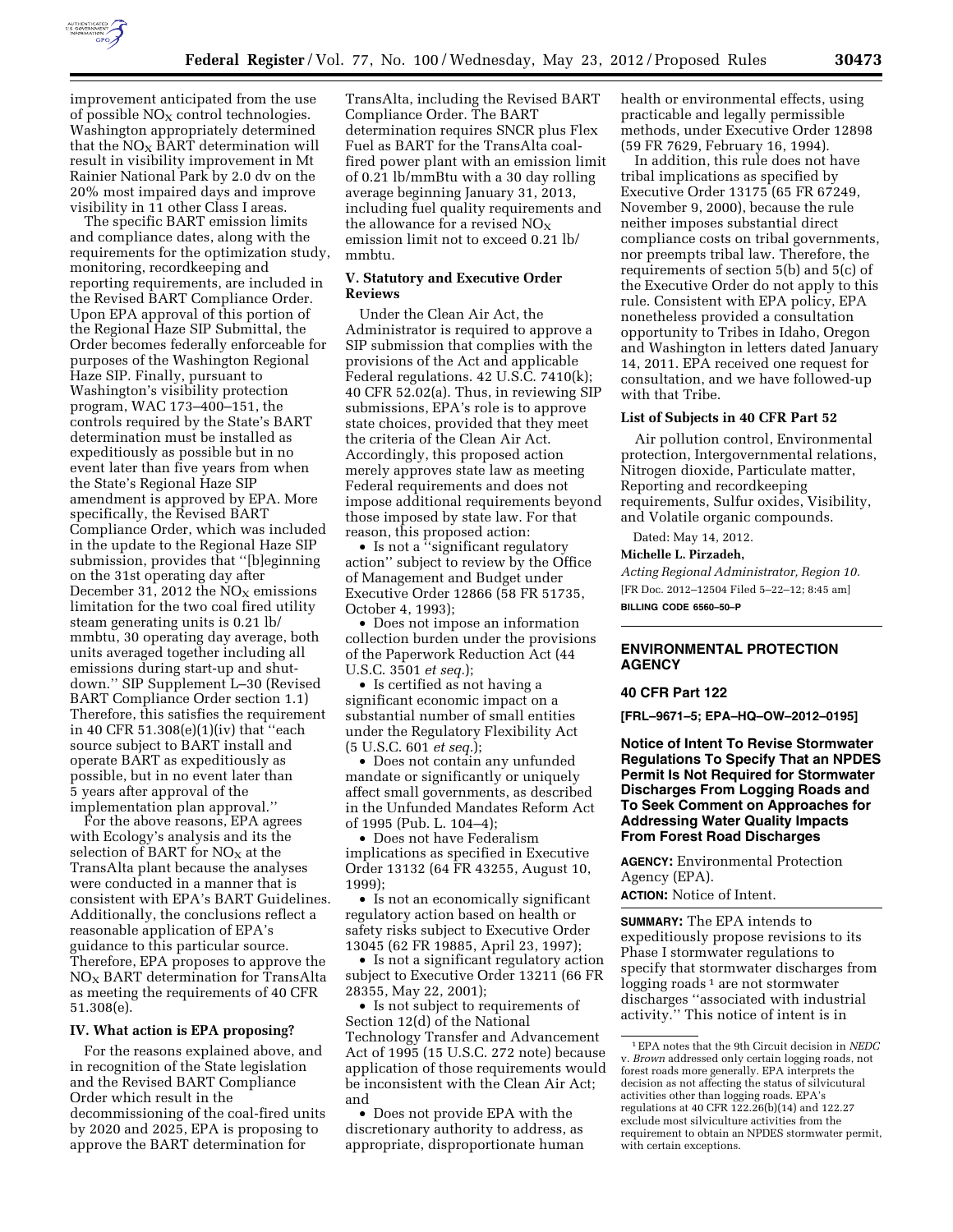response to the Ninth Circuit Court of Appeals which found in *Northwest Environmental Defense Center* v. *Brown*  that certain logging roads are stormwater point sources ''associated with industrial activity.'' Additionally, EPA is seeking comment on approaches for addressing water quality impacts associated with discharges of stormwater from forest roads. Where appropriate best management practices (BMPs) are used, receiving waters can be protected and impacts can be minimized. If not properly managed, however, stormwater discharges from some forest roads can cause preventable impairments to water quality. EPA believes that stormwater discharges from forest roads should be evaluated under section 402(p)(6) of the Clean Water Act because the section allows for a broad range of flexible approaches that are well-suited to address the complexity of forest road ownership, management, and use. Section 402(p) of the Clean Water Act allows EPA to consider a range of regulatory and nonregulatory approaches and determine which forest road discharges (if any) should be regulated under 402(p)(6). The EPA intends to study the water quality impacts of forest roads and existing federal, state, tribal, and voluntary programs designed to address them to determine if additional Agency action is necessary. The EPA will seek input again prior to taking additional action.

**DATES:** Comments must be received on or before June 22, 2012.

**ADDRESSES:** You may submit comments, identified by docket number EPA–HQ– OW–2012–0195, by any of the following methods:

• *Federal eRulemaking Portal: [http://](http://www.regulations.gov)  [www.regulations.gov](http://www.regulations.gov)*. Follow the instructions for submitting comments.

• *Mail:* Water Docket, Environmental Protection Agency, Mailcode: 2822T, 1200 Pennsylvania Avenue NW., Washington DC, 20460, Attention Docket ID No. EPA–HQ–OW–2012– 0195.

• *Hand Delivery/Courier:* EPA Docket Center, (EPA/DC) EPA West, Room 3334, 1301 Constitution Avenue NW., Washington, DC 20460. Such deliveries are only accepted during the Docket's normal hours of operation, and special arrangements should be made for deliveries of boxed information.

*Instructions:* Direct your comments to Docket ID No. EPA–HQ–OW–2012– 0195. The EPA's policy is that all comments received will be included in the public docket without change and may be made available online at *<http://www.regulations.gov>*, including

any personal information provided, unless the comment includes information claimed to be Confidential Business Information (CBI) or other information whose disclosure is restricted by statute. Do not submit information that you consider to be CBI or otherwise protected through *[http://](http://www.regulations.gov)  [www.regulations.gov](http://www.regulations.gov)* or email. The *<http://www.regulations.gov>* Web site is an ''anonymous access'' system, which means the EPA will not know your identity or contact information unless you provide it in the body of your comment. If you send an email comment directly to the EPA without going through *[http://](http://www.regulations.gov) [www.regulations.gov](http://www.regulations.gov)*, your email address will be automatically captured and included as part of the comment that is placed in the public docket and made available on the Internet. If you submit an electronic comment, the EPA recommends that you include your name and other contact information in the body of your comment and with any disk or CD–ROM you submit. If the EPA cannot read your comment due to technical difficulties and cannot contact you for clarification, the EPA may not be able to consider your comment. Electronic files should avoid the use of special characters, any form of encryption, and be free of any defects or viruses. For additional information about the EPA's public docket, visit the EPA Docket Center homepage at *[http://www.epa.gov/epahome/](http://www.epa.gov/epahome/dockets.htm) [dockets.htm.](http://www.epa.gov/epahome/dockets.htm)* 

*Docket:* All documents in the docket are listed in the *[http://](http://www.regulations.gov) [www.regulations.gov](http://www.regulations.gov)* index. Although listed in the index, some information is not publicly available, i.e., CBI or other information whose disclosure is restricted by statue. Certain other material, such as copyrighted material, will be publicly available only in hard copy. Publicly available docket materials are available either electronically in *[http://](http://www.regulations.gov) [www.regulations.gov](http://www.regulations.gov)* or in hard copy at the Water Docket, EPA Docket Center, EPA/DC, EPA West, Room B102, 1301 Constitution Ave. NW., Washington, DC. The Public Reading Room is open from 8:30 a.m. to 4:30 p.m., Monday through Friday, excluding legal holidays. The telephone number for the Public Reading Room is (202) 566–1744, and the telephone number for the Water Docket is (202) 566–2426.

**FOR FURTHER INFORMATION CONTACT:** For further information on this notice, you may contact Jeremy Bauer, EPA Headquarters, Office of Water, Office of Wastewater Management via email at

*[bauer.jeremy@epa.gov](mailto:bauer.jeremy@epa.gov)* or telephone at 202–564–2775.

# **SUPPLEMENTARY INFORMATION:**

# **I. General Information**

#### *A. Applicability*

This notice does not impose requirements on any entity. If you have questions regarding the applicability of this notice, consult the person listed in the preceding **FOR FURTHER INFORMATION CONTACT** section.

## *B. Copies of This Document and Other Information*

This document is available for download at *[http://www.epa.gov/npdes/](http://www.epa.gov/npdes/stormwater/forestroads) [stormwater/forestroads](http://www.epa.gov/npdes/stormwater/forestroads)* or under docket EPA–HQ–OW–2012–0195.

### **II. Background**

### *A. Purpose*

This notice describes the administrative steps the Agency intends to take to address the unpermitted stormwater discharges identified under *Northwest Environmental Defense Center* v. *Brown,* 1063 F.3d 1176 (9th Cir. 2011) and related discharges subject to the partial remand under *Environmental Defense Center, Inc.* v. *EPA,* 344 F.3d. 832, 863 (9th Cir. 2003). Specifically, the Agency is announcing its plan to propose revisions to its Phase I stormwater regulations (40 CFR 122.26) to specify that stormwater discharges from logging roads are not included in the definition of ''storm water discharge associated with industrial activity.'' The effect of this revision would be to remove any obligation for an owner or operator of a logging road that has discharges of stormwater to waters of the United States to seek coverage of the discharge under the Stormwater Multisector General Permit and to comply with that General Permit or to have an individual permit under section 402 of the Clean Water Act for such a discharge. EPA is aware that a Congressional moratorium on NPDES permitting of some logging roads is set to expire on September 30, 2012, and intends to move expeditiously to complete this revision.

At the same time, the Agency intends to evaluate stormwater discharges from forest roads to determine what additional measures, if any, are necessary to address such discharges. The EPA is publishing this notice to request comment on some potential approaches that the Agency should consider for addressing stormwater discharges from forest roads. As indicated earlier in this notice, the Agency will seek input again prior to taking additional action.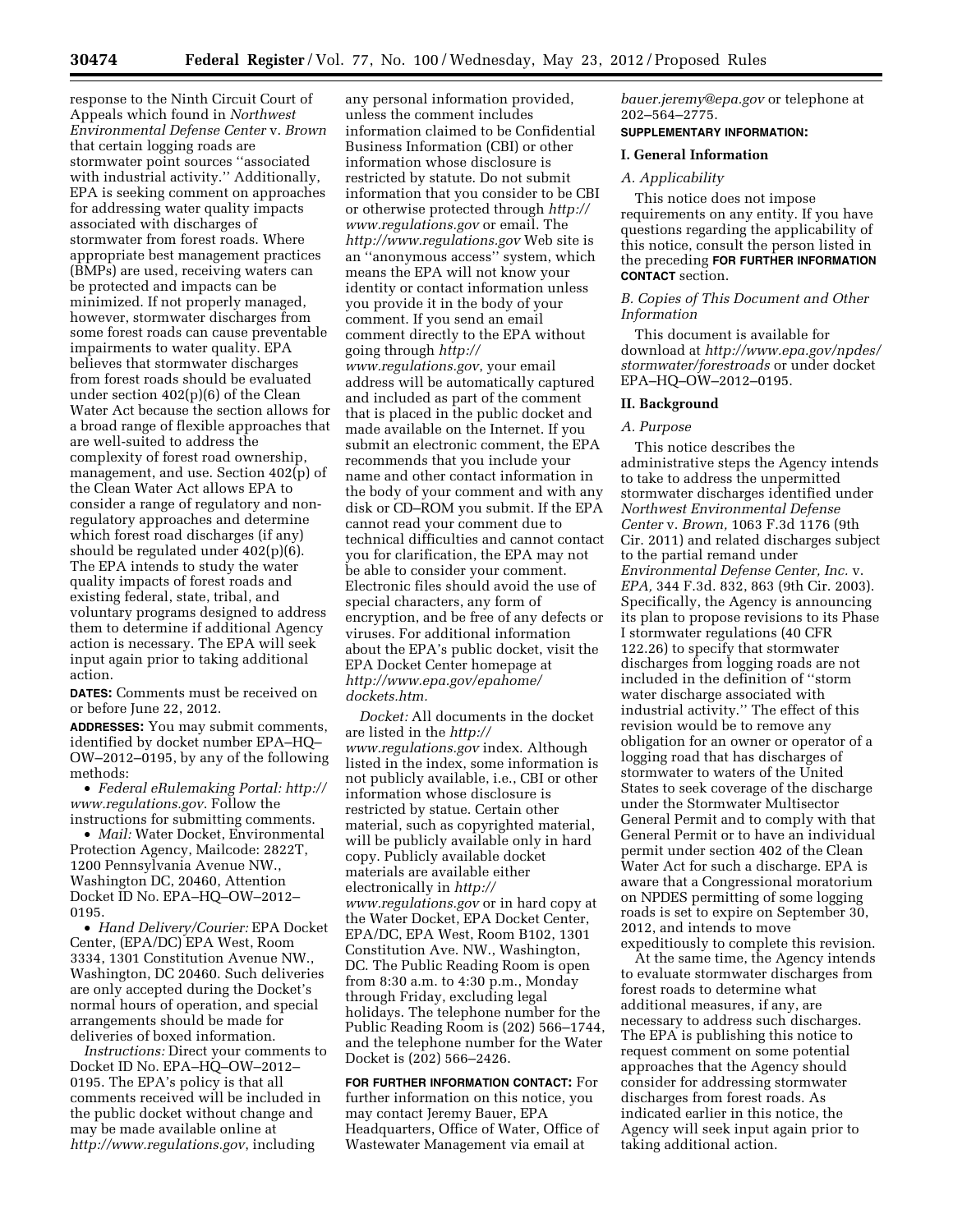# *B. Overview of Forests and Forest Roads*

A vast and diverse network of forest roads provides access into and through the nation's forested lands. These roads traverse federal public land, state and local public land, county land, tribal land, private land, and they can span any combinations of these. The network includes active and inactive roads that vary in age and condition. Some roads on public lands are unauthorized and may not be included in existing inventories. Forest roads provide important access for a wide range of activities, including timber operations, recreation, fire protection, transportation, and often serve multiple purposes by multiple users at the same time.

There are about 751 million acres of forested land in the United States. Private forests make up over half (56 percent) or approximately 423 million acres (USDA Forest Service 2008), and account for over 90 percent of all timber harvested in the United States in recent years (Adams et al., 2006). Of the private forest land, 62 percent is owned by families and individuals and is commonly referred to as ''family forests.'' Most of the family forest owners (around 61 percent) own fewer than 10 acres of forest land. Owners of the remaining private forest land include corporations, Real Estate Investment Trusts (REITs), conservation organizations, clubs, and Native American tribes (USDA Forest Service 2008). Over 300 Native American reservations are significantly forested, and Native American tribal lands include 17.9 million acres of forest land, including 7.7 million acres of productive timberland (ITC 2007). Private forest land owners invest considerable resources in forest road construction and maintenance, as they are critical assets that enhance property values, maintain economic viability, and facilitate sustainable forestry management.

Forty-four percent of forest land is publicly-owned, or approximately 328 million acres. The Federal government administers an estimated 76 percent of the public forest land. State forestry, park, and wildlife agencies account for most of the 21 percent of state-owned public forest land. The remaining 3 percent of public forest land is owned by local governments, such as counties and towns (USDA Forest Service 2008). Within the United States, the distribution of public versus private forests differs greatly among the various regions of the country. For example, forest-ownership in the Northwest is dominated by public (primarily the

USFS and BLM) ownership, while private ownership is more prevalent in the Southeast and Northeast (*Ibid.*).

While some forest road inventory information on federal lands is available, meaningful interpretation and comparison of that information requires an understanding of differences in inventory methods used (e.g., minimum road length included in road length counts), differences in the classes of forest roads (e.g., road surfacing, sediment production and delivery, and hydrologic connectivity), and differences in road densities. Nevertheless, the networks of forest roads on federal land are vast by any measure, with total lengths on the order of tens of thousands to hundreds of thousands of miles. The networks in other publicly-owned forests, tribal forests, and private forests have not been fully catalogued, and the density and condition of forest roads on these lands, as with the federal lands, varies widely.

Forest road networks differ greatly in development through time and layout over terrain, and they carry this history into their present performance and environmental impacts (Gucinski et al, 2001). In many parts of the 193 million acres of the National Forest System (NFS), the major roads were built in the 1950s and 1960s, with secondary and tertiary feeder roads following as the road networks expanded into watersheds. In other areas, logging roads developed from previous road systems used for mining in the Rocky Mountain and southwestern states or agriculture in the southern Appalachians, Ozarks, and New England. Thus, changes in forest road standards through time (for example, width, construction methods, position in the landscape) have affected different parts of road networks. Consequently, each forest road network commonly contains a collection of older and newer roads, designed to different standards, for various purposes, and crossing terrain of differing sensitivities. This mosaic of road segments has implications for how the forest road network will interact with the forest watershed, streams, and other downstream aquatic resources (Gucinski et al., 2001), as well as for what is practicable, or even feasible, to address stormwater discharges from these roads.

Regional differences are also evident in where the forest roads were located. For example, in southeastern Alaska, main roads were built on the broad, valley floors, where timber growing on the lower hillslopes was yarded downhill to them. In California, west of the Sierra Nevada, major roads were built along broad ridges, with secondary roads leading down into headwater areas. The main roads into western Oregon forests entered watersheds along narrow stream bottoms and then climbed the adjacent steep, unstable hill slopes to access timber extending from ridge to valley floor (Gucinski et al., 2001).

Federal forest roads on both BLM and Forest Service lands generally support traffic from multiple uses such as recreational, administrative, fire protection, and mineral and silvicultural activities. Of those, only a portion may be used for accessing timber resources. The federal land management agencies may grant easements, reservations, and permits for the purpose of construction, operation, and maintenance or use of roads crossing their lands.

The majority of BLM industrial logging operations occur on Oregon and California (O&C) lands 2 which have approximately 14,455 miles of road. BLM O&C lands are interspersed in a checkerboard pattern with many landowners. The roads often cross multiple jurisdictions, including tribal, state, county and private land as well as BLM lands. As a result, a complex system of road right-of-way agreements exists on the BLM O&C lands, as discussed later in this notice.

The paragraphs above discuss the range of property types into which forest roads provide access. The same road may pass through multiple owners and multiple properties. Moreover, the ownership of the road does not necessarily correspond to the ownership of the forest land. For example, a BLM owned road may pass through private property, and a privately owned road may pass through BLM property.

In general, only a subset of forest roads are active or open in any given year or at any given time of year. When active or open, forest roads may be serving multiple purposes by a number of different users. For example, those roads that are open and used for logging may cross multiple ownerships with overlapping responsibilities for the road and be used by multiple logging operators during the same time frame. This creates a highly complex mosaic of overlapping responsibilities. The EPA does not have information on all forest roads but notes that usage for some roads, including forest roads on private property, may only occur during harvesting once every 20 years or so.

Some forest roads are inactive and have been closed and ''storm-proofed''

<sup>2</sup>Oregon and California (O&C) Lands Act of 1937. 43 U.S.C. 1181a. The O&C Lands Act placed management jurisdiction of the lands under the United States Department of the Interior.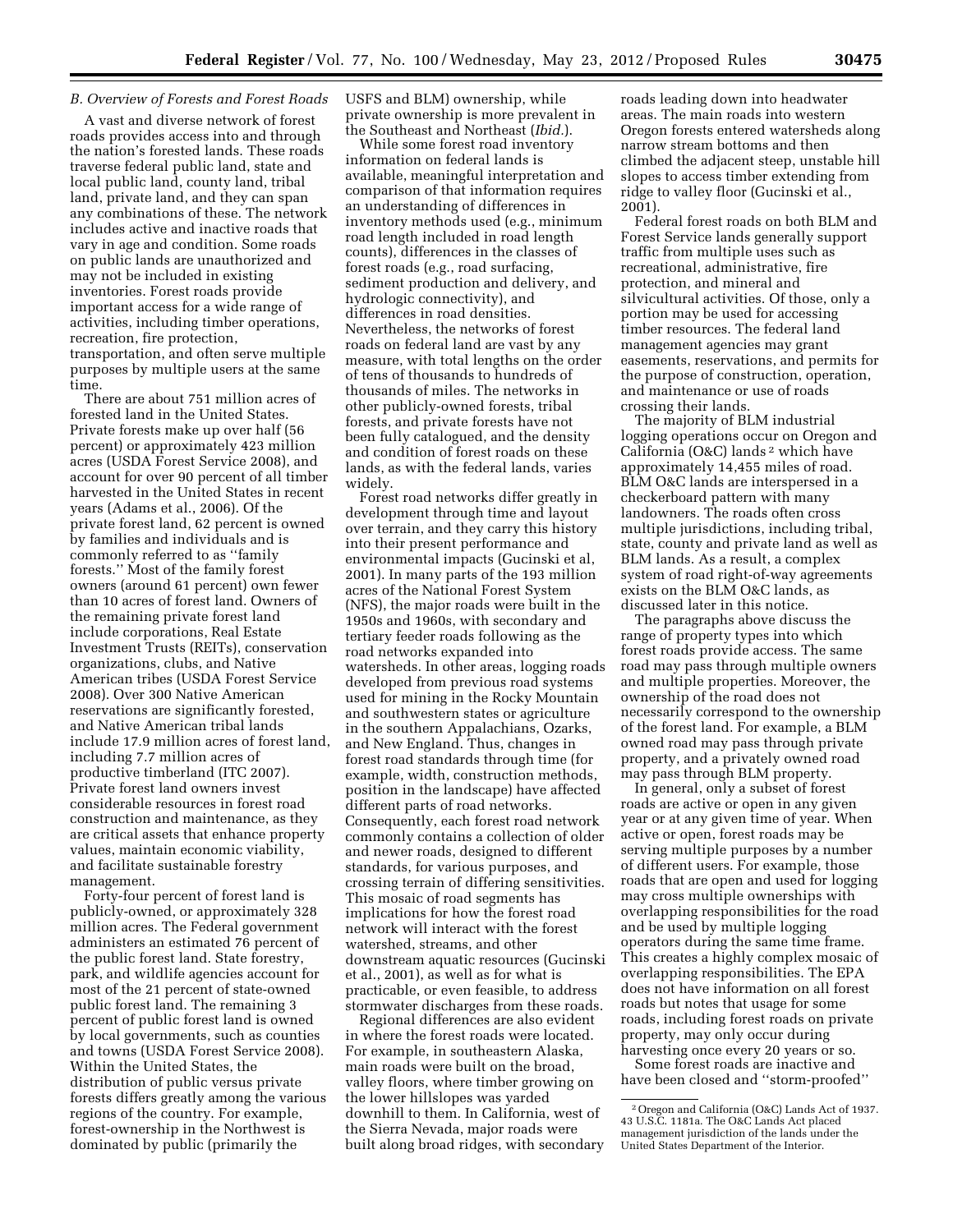(i.e., they have appropriate BMPs for road drainage and erosion control and for reducing the vulnerability of the roads to natural disasters). Others may have been closed or abandoned. Among both active and inactive forest roads are older forest roads that were built or located without the benefit of newer standards.

The wide range of regulatory and nonregulatory approaches authorized under section 402(p) of the CWA are wellsuited to address stormwater discharges originating from the complex and diverse forest road universe because such approaches provide for flexibility and prioritization and allow EPA to focus on the subset of forest roads with stormwater discharges that cause or contribute to water quality impacts. Under 402(p) EPA could build on or defer to other federal, state, tribal, local, and voluntary programs.

# *C. Overview of Water Quality Impacts From Stormwater Discharges From Forest Roads*

The goal of the Clean Water Act is to restore and maintain the chemical, physical, and biological integrity of the nation's waters. 33 U.S.C. 1251(a). High quality water supplies from forests are widely recognized as valuable resources. Forests cover about one-third of the continental United States. Most major rivers and streams originate in forested catchments (NCASI, 1994), and 80 percent of the nation's freshwater sources originates in these forests (USFS 2000). In 2000, the US Forest Service (USFS) calculated the marginal value of water from all National Forest System (NFS) lands to be at least \$3.7 billion per year (*Ibid.*). Between 50 and 75 percent of the population of the United States relies on forest lands for good quality water (Neary et al. 2009), and approximately 60 million people rely on NFS lands as the primary source of their drinking water (Dissmeyer 2000).

Stormwater discharges from logging roads, especially improperly constructed or maintained roads, may introduce significant amounts of sediment and other pollutants into surface waters and, consequently, cause a variety of water quality impacts. Results of nationwide waterbody assessments from the EPA's Assessment and Total Maximum Daily Loads (TMDL) Tracking and Implementation System (ATTAINS), which contains the most currently available data reported by states to the EPA under Sections 305(b) and 303(d) of the CWA, found silviculture (forestry) and related activities, including forest and logging roads, to be among the top twelve probable sources of impairment for

rivers, streams, and coastal shorelines (USEPA 2012).

The ATTAINS database indicates that silviculture sources contributed to impairment of 19,444 miles of rivers and streams (3.8 percent of the total of 514,795 miles impaired) and 242,583 acres of lakes, reservoirs and ponds (1.9 percent of the total of 13,038,033 acres of impaired). States cited ''Logging roads (construction and use)'' as the ''specific source'' of impairment in the case of 1,334 miles of rivers and streams (.003 percent of total impaired) and 6,150 acres of lakes, reservoirs and ponds (.0005 percent of total impaired).

The contribution of silviculture to water quality impairments can vary by region, and the contribution of discharges from forest roads to water quality impairments in the ATTAINS database may not be representative due to reporting differences among states. Some states may have categorized the source of impairment as ''hydromodifcation'' or ''habitat alteration''; many states consistently report in the ''unknown'' source category for impairments—the third leading probable source category of impairment nationwide. Additionally, much of the nation's waters still remain unassessed (72 percent of rivers and streams; 54 percent of lakes, reservoirs, and ponds; 62 percent of bays and estuaries; and 96 percent of coastal shorelines). The EPA considered the differential contribution from forest road stormwater discharges on water quality as the Agency developed the potential approaches for addressing these sources. For example, the EPA recognizes that not all forest roads cause water quality impacts and that the majority of the water quality impacts caused by discharges from forest roads may be attributed to a relatively small subset of forest roads and often a small portion of those roads (Nelson et al., 2010; Fly et al., 2010; Luce and Black, 2001; Luce and Black, 1999). Thus, any approach to address stormwater discharges from forest roads would likely focus on the subset of forest roads that were not properly constructed or are not properly maintained.

Stormwater discharges from improperly constructed or maintained forest roads can lead to excess sedimentation in nearby waters and subsequently lead to physical, biological and ecological impacts to water quality. These forest roads can degrade aquatic ecosystems by increasing levels of fine sediment input to streams and by altering natural streamflow patterns. Forest road runoff from improperly designed or maintained forest roads can detrimentally affect stream health and

aquatic habitat by increasing sediment delivery and stream turbidity. This can adversely affect the survival of dozens of sensitive aquatic biota (salmon, trout, other native fishes, amphibians and macroinvertebrates) where these species are located. Increased fine sediment deposition in streams and altered streamflows and channel morphology can result in increased adult and juvenile salmonid mortality where present (e.g., in the Northwest and parts of the East), a decrease in aquatic amphibian and invertebrate abundance or diversity, and decreased habitat complexity.

The physical impacts of forest roads on streams, rivers, downstream water bodies and watershed integrity have been well documented but vary depending on site-specific factors. Improperly designed or maintained forest roads can affect watershed integrity through three primary mechanisms: they can intercept, concentrate, and divert water (Williams, 1999). Forest roads can intercept water falling as rainfall directly on road surfaces and cutbanks as well as subsurface water moving underground down the hillslope. They can concentrate flow on the road surface and in adjacent ditches and channels. Forest roads, if not properly designed, can divert both surface and subsurface water from flow paths that otherwise would be taken in the absence of a road. The hydrologic and geomorphic consequences resulting from these three processes will vary based on the forest road and underlying material. In some cases, impacts may be negligible, while they may be significant in others. Potential effects of forest roads that were not properly constructed or are not properly maintained on water quality can include increased loading of sediment due to erosion and mass wasting, increased suspended solids and turbidity, increased sediment deposition and bed load, alteration of stream morphology and channel simplification, altered streamflow, pollution from other chemicals associated with forest roads, increased turbidity and sedimentation in water treatment and supply systems, siltation of streambed substrates, impairments of spawning and rearing habitat, and degradation of habitat for salmonids, other fish, invertebrates, and other aquatic organisms.

Section VII, References, at the end of this notice provides a preliminary list of articles and publications that have examined various potential effects of stormwater discharges from forest roads, as well as management practices to address them. The EPA will further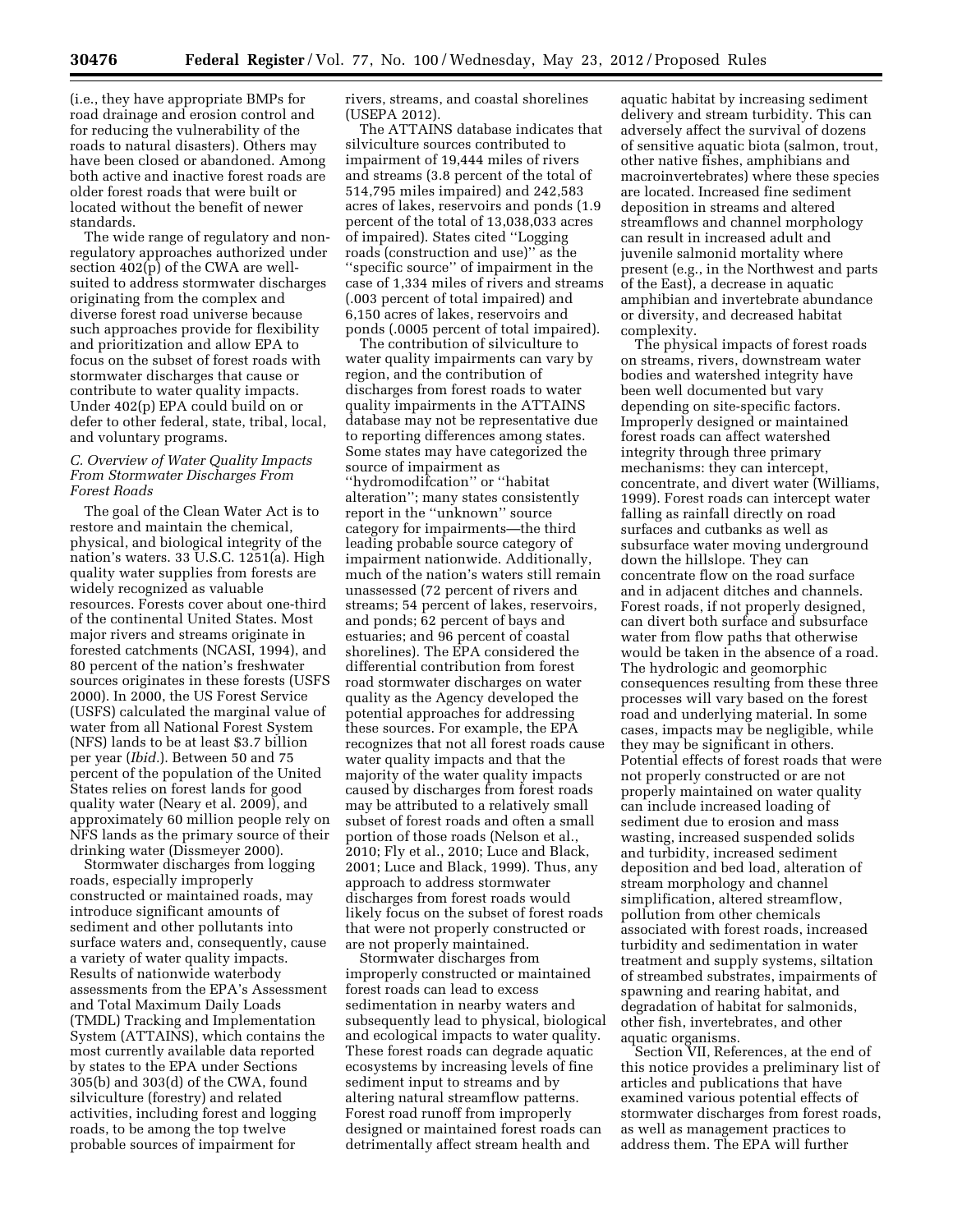review this literature as part of its detailed study of these sources. The Agency also welcomes suggestions for additional references that it should consider in its review.

# *D. Description and Effectiveness of BMPs and Current Practices*

Forest roads are vital components of the human use of forested systems (Gucinski et al., 2001). They provide access for recreation, resource extraction, fire suppression activities, and many other forest management activities. While improperly built and maintained forest roads can have detrimental effects on the water quality, the application of appropriate BMPs can minimize these effects.

Owners and operators of many forest lands may already be employing a variety of effective approaches to manage, operate, and maintain forest roads to control stormwater discharges. These approaches are implemented by the forest road owners themselves or by operators or users of the roads. Depending on the jurisdiction, owners or operators use BMPs as a result of state program requirements, federal requirements, or because they may follow voluntary programs, including forest stewardship and sustainability initiatives. Under these required or voluntary programs, owners and operators of forest roads use BMPs to minimize or prevent discharges of pollutants into surface waters. They include design approaches, treatment techniques, operating procedures, and practices to control runoff, spillage, and leaks.

#### 1. State Programs

Most states have forest land management laws regulating multiple aspects of forest and timber resources and management and the products derived from these resources. Many states have a complex legal framework of forestry regulations that shape the state's forest road BMP programs. This framework and the resulting BMP programs vary considerably from one state to another. States also differ in how they distribute responsibility and authority for the forest road BMP programs among the state water quality, forestry, and fish and wildlife agencies. This notice describes three existing state programs to illustrate some of the variety among the states. Descriptions of the remaining state programs may be available through state Web pages.

In Washington State, the forest practices act and rules (Forests and Fish Rules) apply to all private and state forest roads. Forest Practices Rules require that forest landowners construct

and maintain roads to avoid potential or actual damage to public resources, such as water quality and fish habitat. The Washington program addresses both new forest roads as well as existing roads. The program requires larger forest landowners to complete an inventory of existing roads, identify where roads are impacting state resources (including fish and water quality), and allows for prioritization of repairing, relocating, or abandoning existing roads to correct problems. All large forest landowners must develop and submit for approval by the Washington Department of Natural Resources (DNR) a Road Maintenance and Abandonment Plan (RMAP) in which they inventory their forest roads and outline a schedule for any needed road work, including a timeline to bring old roads up to current standards or to decommission or ''abandon'' substandard roads. Small forest landowners are required to submit a ''checklist RMAP,'' which is a form landowners fill out to indicate they have assessed their roads included in a harvest and identified any potential road maintenance problems. While the program is enforceable, the state focuses first on technical assistance and then, to correct problems, uses progressive enforcement mechanisms and generally reserves civil penalties for more serious infractions. If a problem is identified, WA DNR describes the outcome expected, and the landowner describes what BMPs will be used to correct it.

Forest roads that no longer need to be used or cannot meet the performance standards are encouraged to be abandoned. Abandonment strategies may involve the removal of stream crossing structures and unstable road fill, installing water bars, re-vegetating exposed soils, and employing other similar techniques. WA DNR must approve the roadwork before the road can be considered abandoned.

Florida relies primarily on voluntary compliance with state approved forest road BMPs. However, BMPs can be enforced where noncompliance leads to a significant risk to water quality. When a significant risk has been identified, professionally-trained BMP foresters advise the landowners on how to implement corrective measures. Afterward, a follow-up site evaluation is made to reassess compliance. Landowner non-compliance with recommendations made by the BMP Forester could result in a referral to the appropriate regulatory agency for enforcement action.

California's Forest Practice Rules establish a comprehensive framework that includes state-developed and approved BMPs for silvicultural

activities on private lands, including road-building practices, and other related silvicultural activities. California allows coverage under one approach that includes requirements that closely resemble those of an individual permit, known as ''Waste Discharge Requirements,'' as well as another approach allowing the use of a ''waiver'' whose requirements are closer to those of a general or regional permit. Having a ''waiver'' obviates the procedural need for coverage under the ''Waste Discharge Requirements'' program, but the substantive requirements of that program remain enforceable.

The California program is based on input from state water quality and natural resource agencies and incorporates a formal, annual adaptive management process reflecting incremental analysis of BMPs, which regularly results in updated BMP requirements. The waste discharge requirements apply similarly and equally to both public and private lands. Enforceability of the Forest Practice Rules is overseen by multiple agencies: California Department of Forestry, the California Department of Fish and Game, and the state water Quality Control Board and Regional Water Quality Control Boards (California's water quality agency).

Many states have been monitoring forestry BMP implementation for the past 20 years or more. During that time, state forestry agencies have approached implementation monitoring in different ways with varying degrees of detail, precision, and statistical strength. In general, BMP implementation has been reported to be highest on public land, followed in descending order by forest industry land, corporate non-industrial land, and private non-industrial land (Prud'homme and Greis, 2002).

EPA recognizes that one-size-fits-all approaches may not be appropriate for addressing the multiplicity of issues and situations within and across states. EPA welcomes diversity in state programs and will be carefully studying the full range of such programs as it considers whether any additional measures to address stormwater discharges from forest roads are needed.

### 2. USDA Forest Service Programs

#### a. Forest Service National BMP Program

The goal of the USDA Forest Service (USFS) National BMP Program is to improve agency performance and accountability in managing water quality in a manner consistent with the CWA and state water quality programs. Current USFS policy directs compliance with any required CWA permits and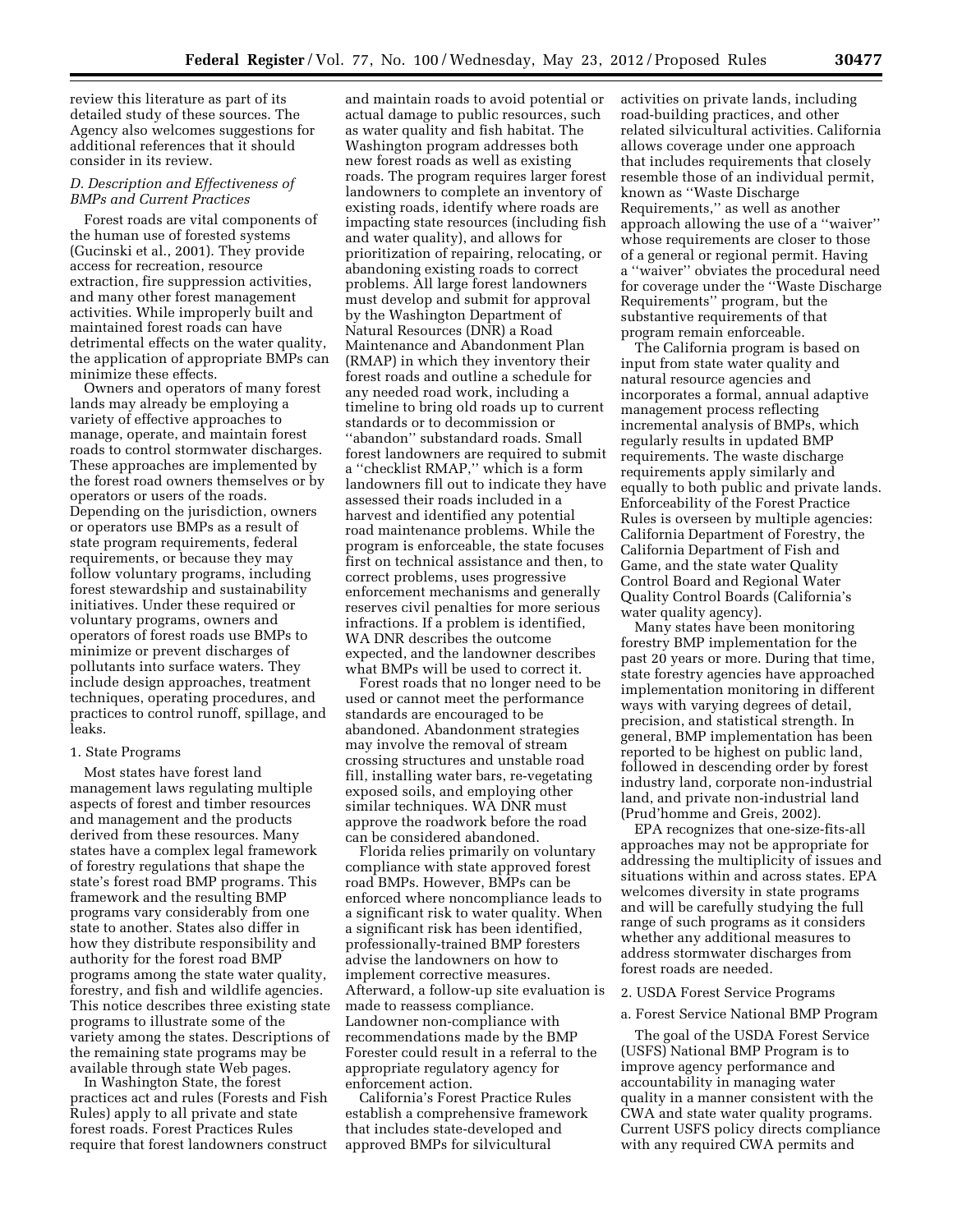state rules and regulations, and requires the use of approved BMPs to control pollution. The National BMP Program was developed over the past decade and is currently in the initial stages of implementation. It is intended to provide consistency among USFS administrative units to efficiently administer BMPs and demonstrate performance and accountability at multiple scales in an adaptive management context. The program is intended to meet or exceed state BMP objectives as well as to simplify and standardize water quality protection measures and monitoring on NFS land. (USDA Forest Service 2012)

The National Core BMPs integrate existing state and USFS regional BMPs under one umbrella to facilitate an agency-wide BMP implementation and effectiveness monitoring program. The National Core BMPs provide a general, non-prescriptive framework of BMPs for the broad range of activities that occur on NFS lands. (*Ibid.*)

# b. Forest Service Watershed Condition Framework

The USFS's Watershed Condition Framework (WCF) is a comprehensive approach for classifying watershed condition, implementing integrated restoration in priority watersheds on national forests and grasslands, and tracking and monitoring outcome-based program accomplishments for performance accountability (USDA Forest Service 2011). The policy goal of the USFS WCF is ''to protect National Forest System watersheds by implementing practices designed to maintain or improve watershed condition, which is the foundation for sustaining ecosystems and the production of renewable natural resources, values, and benefits.'' The WCF provides a consistent way to evaluate watershed condition at both the national and forest levels. The WCF consists of reconnaissance-level assessments by individual national forests, implementation of integrated improvement activities—including those related to roads—within priority watersheds, validation and monitoring of watershed condition class changes, and aggregation of program performance data for national reporting.

# c. Forest Service Legacy Roads Project

The USFS has been engaged in an extensive program of road improvement efforts called the Legacy Roads Project since 2008. The goals of this effort are to reduce the hydrologic and geomorphic impacts of the existing USFS road network on critical watersheds and aquatic resources by

decommissioning or upgrading forest roads. The Legacy Roads Monitoring Project is a regional effort to examine the effectiveness of the road decommissioning, storm damage risk reduction (aka ''storm-proofing'') and road storage projects.

3. United States Department of the Interior Bureau of Land Management Programs

The Bureau of Land Management (BLM) manages 58 million acres of forest and woodlands in eleven western states and Alaska, including 2.4 million acres within the Oregon and California (O&C) grant lands in western Oregon. BLM O&C regulations regarding third party road uses provide that ''The intent and expectation of both parties to agreements is that roads are left in 'at least as good condition as existed prior to commencement of use''' (43 CFR 2812.6–2(b)(2)). The Federal Land Policy Management Act (FLPMA) requires public lands to be managed on the basis of multiple use and sustained yield without permanent impairment of the land and quality of the environment. Under Sec 502 of FLPMA, the Interior Secretary is authorized to provide for the maintenance of roads within and near the public lands and perform that work, in part, by cooperative financing with other public agencies and with private agencies and persons in proportion to their use. Forest roads may be constructed and maintained by logging operators, private landowners, the BLM, the USFS, or state or county governments. BLM roads, culverts, and bridges are designed, constructed, and maintained in accordance with policies and standards found in BLM 9100 Manual Series (Engineering) for road BMPs. In Oregon and Washington, the BLM has recently (2011) updated BMPs and, as a result, current road construction and maintenance standards are substantially improved over the standards in existence when the CWA was enacted in 1972. BLM timber sale contracts contain extensive specifications related to methods and timing of road construction and maintenance. In addition, the BLM often includes operational restrictions in their timber sale contracts to reflect appropriate protections for fish species listed under the Endangered Species Act (ESA).

Under rights-of-way agreements, examples exist of private companies owning roads constructed on BLM lands, and BLM owning roads built on private lands. There are dozens of rights-of-way agreements in place on O&C lands. These agreements are subject to frequent amendment as

landowners consolidate or sell lands or split off separate corporate entities for business purposes, creating a complex access program.

# 4. Tribal Programs

Tribal governments in partnership with the US government dedicate substantial resources to improving Indian forest management (ITC 1993). Much of the responsibility for managing Indian forests across the country is carried out by the Bureau of Indian Affairs (BIA) with the involvement of tribal governments. The National Indian Forest Resources Management Act (NIFRMA), Title III, Public Law 101– 630, directs the Secretary of the Interior, in consultation with the affected Indian tribes, to obtain an independent assessment of the status of Indian forest resources and their management. Similar to the National Forest Management Act, the NIFRMA requires the development of forestry management plans under which the forests are managed in accordance with BMPs, as approved thorough an interdisciplinary team. The Tribal Forest Protection Act (Pub. L. 108–278) authorizes the Secretary of Agriculture and the Secretary of the Interior to enter into an agreement or contract with Indian tribes to carry out projects to protect Indian forest land. Protection of such land is particularly important for tribes because they pass their land on from generation to generation. This helps to ensure future availability of natural resources, including healthy forests and clean water.

Many tribes have taken on significant roles in sustainable forest management. For example, the Menominee Indian Tribe of Wisconsin manages 95 percent of the forested portions of the reservation for long-term sustainability through the Menominee Tribal Enterprises which has received certifications for sustainable management from two groups, Scientific Certification Systems (The Forest Conservation Program) and the Rainforest Alliance (SmartWood), and is accredited by the Forest Stewardship Council. As another example, the Northern Cheyenne Tribe requires that all new roads be obliterated and seeded after forest harvesting activities. Similarly, the Blackfeet Nation has a no net new road miles policy, in that new forest roads associated with forest harvest must be closed, or other roads must be closed in their place.

#### 5. Voluntary Certification Programs

On private forestlands, significant BMP implementation can be attributed to growing involvement of forest owners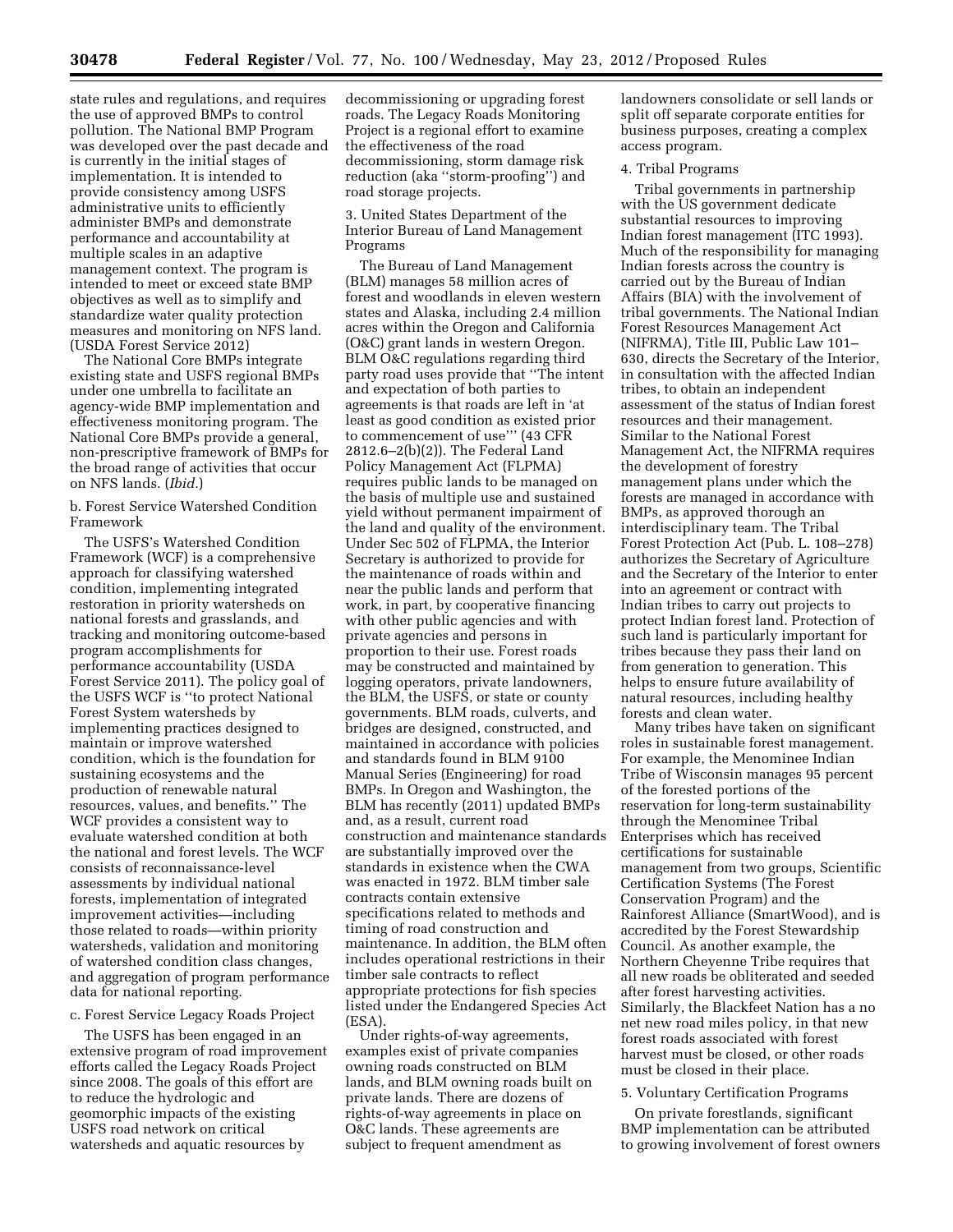in sustainable forestry certification programs. Several certification programs exist. Under one program, the Sustainable Forestry Initiative (SFI) of the American Forest and Paper Association, member companies must meet or exceed state BMPs on companyowned forest land (Prud'homme and Greis, 2002). Because SFI is linked to state BMPs, the forest road BMPs applied under SFI vary by state. Some forest products companies impose sanctions on timber producers who fail to implement BMPs when logging on other ownerships.

Under another, the Forest Stewardship Council (FSC) certification program, certified forest owners and operators follow a set of principles and criteria that support responsible forest management (FSC 2012). Principles and criteria include conservation of biological diversity, water resources, soils, and unique and fragile ecosystems and landscapes. Under FSC certification, additional requirements tailored by region guidelines must also be met in addition to state BMPs.

Under a third program, the American Tree Farm System, a written certification is issued by an independent third-party that attests to the sustainable management of a working forest (ATFS 2012). In addition to requirements that they be in compliance with state BMPs, certified forest managers must also attest compliance with eight standards of sustainability, including the maintenance or enhancement of the environment and ecosystems.

Certification programs can both help ensure implementation of state BMPs and in some instances require additional BMPs. Forestry operations that utilize experienced and informed land managers generally have higher rates of BMP implementation. Thus, many states recommend that landowners utilize forestry professionals (e.g., private consultants, certified Master Loggers) when planning any forest management operations. Many certification programs require involvement of forestry professionals.

### *E. Successes and Remaining Challenges*

As described above, successful federal, state, tribal, and local programs for controlling stormwater discharges from logging and forest roads currently exist in many parts of the country and many forest owners are implementing BMP programs to address these discharges. Some studies have observed trends of decreasing sediment input as forest roads are closed and stormproofed or newly built or brought up to standards (e.g., Dubé et al. 2010).

However, this does not mean that all of the existing programs have been successful at effectively addressing stormwater discharges from forest roads, and some discharges continue to cause or contribute to impairments for the Nation's waters.

At the same time, not all forest roads are alike, and the severity of the remaining challenges varies. There is evidence that a majority of the water quality impacts caused by discharges from forest roads can be attributed to a relatively small subset of forest roads and often a small portion of those roads (Nelson et al., 2010; Fly et al., 2010; Luce and Black, 2001; Luce and Black, 1999). Thus, EPA believes that further study of forest roads and their impacts is needed in order to determine what additional measures may be needed to address remaining water quality impacts. EPA will consider a full range of potential approaches to address water quality impacts associated with discharges of stormwater from forest roads.

# **III. Approaches for Managing Stormwater Discharges From Forest Roads**

The Agency is considering several options for addressing significant water quality impacts caused by stormwater discharges from forest roads. EPA is considering designating a subset of stormwater discharges from forest roads for appropriate action under section 402(p)(6) of the Act. Section 402(p)(6) allows the EPA flexibility in issuing regulations to address designated stormwater discharges and does not require the use of NPDES permits. 33 U.S.C. 1342(p)(6). Section 402(p) allows for a broad range of regulatory and nonregulatory approaches and provides flexibility as to which stormwater discharges, if any, should be designated under Section 402(p)(6). For example, in lieu of regulation, EPA could support or defer to other federal, state, tribal, local, and voluntary programs. If EPA does determine that regulation under Section 402(p)(6) is appropriate for a subset of stormwater discharges from forest roads, such a regulation might address discharges only from roads used for logging or might address discharges based on contribution of the discharge to a water quality problem. Section 402(p)(6), in turn, provides considerable flexibility to EPA if it does designate any discharges for regulation in how it regulates those discharges.

EPA intends to further study the impacts of stormwater discharges from forest roads, available management practices and approaches, and the effectiveness of existing Federal, State,

Tribal, local and private programs in managing these discharges, as it considers appropriate next steps.

# **IV. Outreach and Stakeholder Involvement**

The EPA is in the process of reviewing available information on both the water quality impacts of stormwater discharges from forest roads as well as existing practices for their control. Consistent with past Agency actions, the EPA invites interested stakeholders and the public to share in the exchange of information and to engage as the Agency considers alternative approaches for addressing stormwater discharges from forest roads.

The Agency participated in the recent technical symposium hosted by the Society of American Foresters during which EPA scientists and engineers had the opportunity to hear perspectives on forest roads and the Clean Water Act from state and industry representatives directly. In addition, the EPA has begun communicating with states, tribes, and other federal agencies to understand their current forest road stormwater management programs. The Agency worked closely in particular with USDA (the USFS) and the Department of the Interior (the BLM). The EPA also welcomes information from other interested parties and plans to work closely with other stakeholders moving forward.

The EPA encourages stakeholders and the public to provide input into its consideration of appropriate measures to address stormwater discharges from forest roads and is already planning to host public meetings and webcasts to provide a forum for them to do so.

### **V. Next Steps**

The Agency will move expeditiously to propose a revision to its Phase I stormwater regulations (40 CFR 122.26) to specify that stormwater discharges from logging roads are not included in the definition of ''storm water discharge associated with industrial activity.'' EPA is aware that a Congressional moratorium on NPDES permitting of some logging roads is set to expire on September 30, 2012, and intends to move expeditiously to complete this revision. EPA will also study the water quality impacts of forest roads and existing federal, state, tribal, and voluntary programs designed to address them to determine if additional Agency action is necessary. EPA also plans to hold listening sessions to obtain stakeholder input this summer on its consideration of how best to address stormwater discharges from forest roads.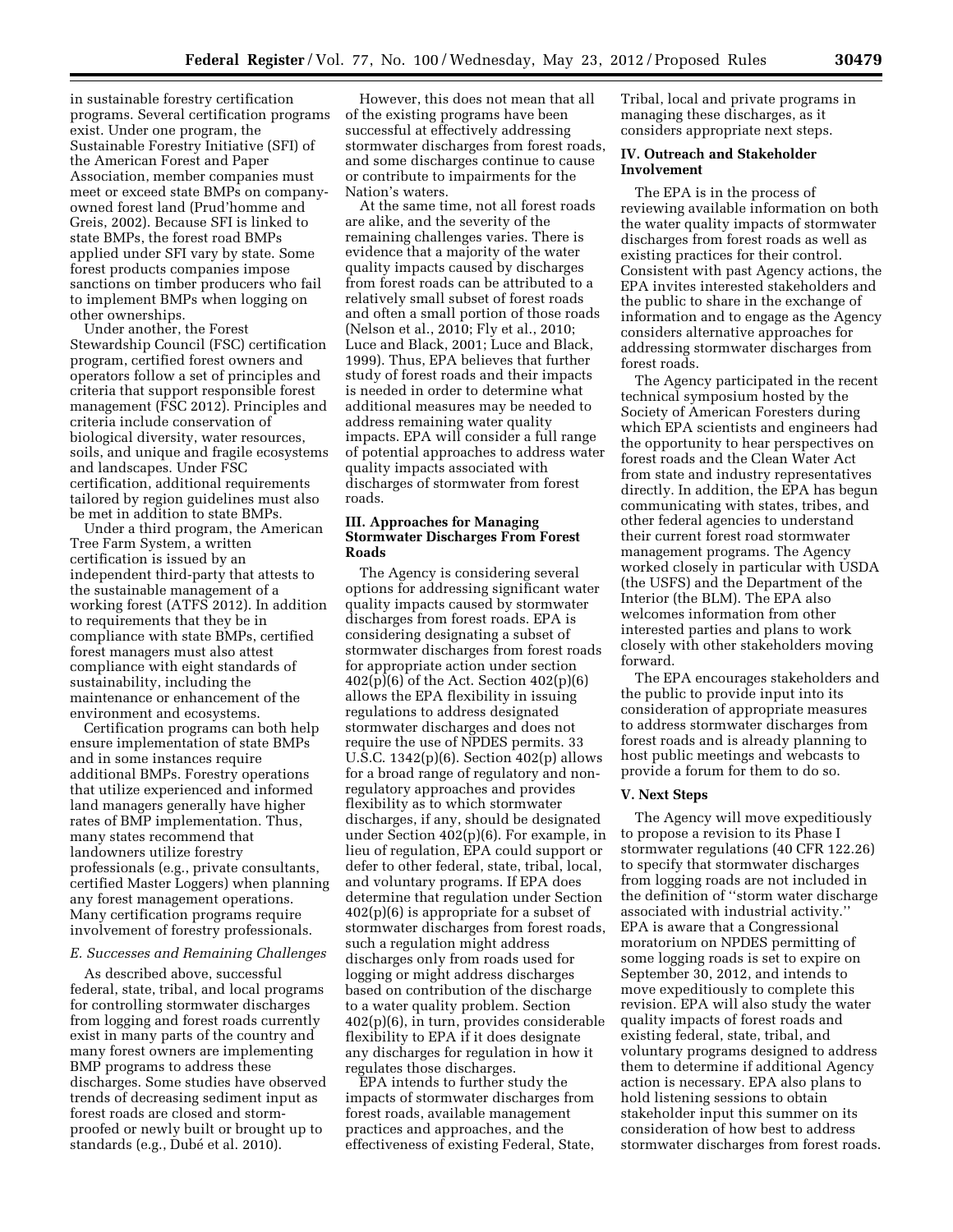#### **VI. Request for Comment**

The EPA requests comment on potential approaches for addressing stormwater discharges from forest roads. The Agency also seeks input on examples of successful existing BMPbased state programs, tribal programs, and voluntary certification programs for managing stormwater discharges from forest roads; how these programs are implemented; how program accountability is assured; the costs of implementing those programs, including costs incurred by owners or operators of forest roads as well as the costs incurred by the organizations responsible for implementation and enforcement; the demonstrable successes of these programs; and the lessons learned in implementing such programs.

The EPA will again seek input on any additional measures to address such discharges before taking additional action.

#### **VII. References**

Adams, Darius M.; Haynes, Richard W.; Daigneault, Adam J. 2006. Estimated Timber Harvest by U.S. Region and Ownership, 1950–2002. Gen. Tech. Rep. PNW–GTR–659. Portland, OR: USDA Forest Service, Pacific Northwest Research Station. p. 64.

Aitken, W.W. 1936. The Relation of Soil Erosion to Stream Improvement and Fish Life. Journal of Forestry. 34:1059–1061.

- Anderson, H.W.; Hoover, M.D. and K.G. Reinhart. 1976. Forest and Water: Effects of Forest Management on Floods, Sedimentation, and Water Supply. USDA Forest Service, General Technical Report PSW–18. San Francisco, CA.
- American Tree Farm System (ATFS). 2012. *[http://www.treefarmsystem.org.](http://www.treefarmsystem.org)* (visited April 2012).
- Berry, W.; Rubinstein, N.; Melzian, B. and B. Hill. 2003. The Biological Effects of Suspended and Bedded Sediment (SABS) in Aquatic Systems: A Review. USEPA, Office of Research and Development, National Health and Environmental Effects Laboratory, Narragansett, RI and National Health and Environmental Effects Laboratory, Midcontinent Ecology Division, Duluth, MN. August 20, 2003. *[http://](http://www.epa.gov/waterscience/criteria/sediment/appendix1.pdf)  [www.epa.gov/waterscience/criteria/](http://www.epa.gov/waterscience/criteria/sediment/appendix1.pdf)  [sediment/appendix1.pdf](http://www.epa.gov/waterscience/criteria/sediment/appendix1.pdf)* (visited April 2012).
- Beschta, R.L. 1981. Management Implications of Sediment Routing Research. Chapter in: Measuring and Assessing the Effectiveness of Alternative Forest Management Practices on Water Quality. NCASI Technical Bulletin 353. National Council for Air and Stream Improvement. New York, NY. August 1981.
- Beschta, R.L.; Bilby, R.E.; Brown, G.W. 1987. Stream Temperature and Aquatic Habitat: Fisheries and Forestry Interactions. In: Salo, E.; Cundy, T., eds.

Streamside Management: Forestry and Fishery Interactions. Contrib. 57. Seattle: University of Washington, College of Forest Resources: 191–232.

- Binkley, D. and T.C. Brown. 1993. Forest Practices as Nonpoint Sources of Pollution in North America. Water Resources Bulletin 29(5): 729–740.
- Burroughs, E.R., Jr.; Chalfant, G.R.; Townsend, M.A. 1976. Slope Stability in Road Construction: a Guide to the Construction of Stable Roads in Western Oregon and Northern California. Portland, OR: US Department of the Interior, Bureau of Land Management.
- Clayton, J.L. 1983. Evaluating Slope Stability Prior to Road Construction. Res. Pap. INT–307. Ogden, UT: USDA Forest Service, Intermountain Forest and Range Experiment Station.
- Dissmeyer, George E.; [Editor] 2000. Drinking Water from Forests and Grasslands: a Synthesis of the Scientific Literature. Gen. Tech. Rep. SRS–39. Asheville, NC: USDA Forest Service, Southern Research Station. p. 3.
- Dubé, Kathy, A. Shelly, J. Black, K. Kuzis. 2010. Washington Road Sub-Basin Scale Effectiveness Monitoring First Sampling Event (2006–2008) Report. CMER 08– 801. Olympia, WA. Washington State Department of Natural Resources.
- Dunne, T.; Leopold, L.B. 1978. Water in Environmental Planning. San Francisco, CA. W.H. Freeman.
- Eaglin, G. S. and W. A. Hubert. 1993. Effects of Logging and Roads on Substrate and Trout in Streams of the Medicine Bow National Forest, WY. North American Journal of Fisheries Management 13: 844–846.
- Elliot, W. 2000. Roads and Other Corridors (Ch. 9). Pages 85–101. In G. Dissmeyer, ed. Drinking Water from Forests and Grasslands: A Synthesis of the Scientific Literature. USDA Forest Service, Southern Research Station, Asheville, NC.
- Elliot, W.J. and Hall, D.E. 1997. Water Erosion Prediction Project (WEPP) Forest Applications. General Technical Report INT–GTR–365. Moscow, ID: Intermountain Research Station.
- Fly, C., Grover-Wier, K., Thornton, J., Black, T., Luce, C. 2010 Bear Valley Road Inventory (GRAIP) Report In Support of the Bear Valley Category 4b Demonstration. US Department of Agriculture, Forest Service, Boise National Forest. 54 pp.
- FPAC. 2001. Section B—Forest Roads Issue Paper. Report of the Forest Practice Advisory Committee on Salmon and Watersheds. Oregon Forest Practices Advisory Committee on Salmon and Watersheds. Oregon Department of Forestry. Salem, Oregon.
- Forest Stewardship Council (FSC). 2012. *[http://www.fsc.org.](http://www.fsc.org)* (Visited April 2012)
- Furniss, M.J.; Roelofs, T.D.; Yee, C.S. 1991. Road Construction and Maintenance. In: Meehan, W.R., ed. Influences of Forest and Rangeland Management on Salmonid Fishes and their Habitats. Spec. Publ. 19. Bethesda, MD. American Fisheries Society. 297–323.
- Gibbons, D.R.; Salo, E.O. 1973. An Annotated Bibliography of the Effects of Logging on Fish of the Western United States and Canada. Gen. Tech. Rep. PNW–10. Portland, OR: USDA Forest Service, Pacific Northwest Forest and Range Experiment Station.
- Grace, J.M. III and B.D. Clinton. 2006. Forest Road Management to Protect Soil and Water. ASABE Paper No. 068010. St. Joseph, MI.
- Gucinski, H., M. Furniss, R. Ziemer, and M. Brookes. 2001. Forest roads: A Synthesis of Scientific Information. USDA Forest Service, Pacific Northwest Research Station, Portland, OR.
- Hammond, C.J.; Miller, S.M.; Prellwitz, R.W. 1988. Landslide Hazard Assessment using Monte Carlo simulation. In: Proceedings of the 24th symposium on engineering geology and soils engineering; 1988 February 29; Coeur d'Alene, ID. Logan: Utah State University, Department of Civil and Environmental Engineering: 319–331.
- Harr, R. D., W. C. Harper and J. T. Krygier. 1975. Changes in Storm Hydrographs After Road Building and Clear-Cutting in the Oregon Coast Range. Water Resources Research 11: 436–444.
- Heede, B.H. 1980. Stream Dynamics: an Overview for Land Managers. Gen. Tech. Rep. RM–72. Fort Collins, CO: USDA Forest Service, Rocky Mountain Forest and Range Experiment Station.
- Henjum, M.G.; Karr, J.R.; Bottom, D.L. [and others]. 1994. Interim Protection for Late-Successional Forests, Fisheries, and Watersheds: National Forests East of the Cascade Crest, Oregon and Washington. Bethesda, MD: Wildlife Society.
- Hicks, B. J., J. D. Hall, P. A. Bisson and J. R. Sedell. 1991. Responses of Salmonids to Habitat Changes. Ch. 14 of Influences of Forest and Rangeland Management on Salmonid Fishes and Their Habitats. American Fisheries Society Special Publication 19: 483–518.
- Intertribal Timber Council (ITC), 2007. National Overview of Tribal Forestry. Proceedings in Trust and Transition: Perspectives on Native American Forestry. April 30, 2007. University of Washington. Available for viewing at *[http://www.youtube.com/](http://www.youtube.com/watch?v=WwVwbdg24Hk) [watch?v=WwVwbdg24Hk](http://www.youtube.com/watch?v=WwVwbdg24Hk)* (viewed March 2012).
- Jackson, W.L. and Beschta, R.L. 1984. Influences of Increased Sand Delivery on the Morphology of Sand and Gravel Channels. Water Resources Bulletin. 20(4): 527–533.
- King, J.G.; Tennyson, L.C. 1984. Alteration of Streamflow Characteristics Following Road Construction in North Central Idaho. Water Resources Research. 20(8): 1159–1163.
- Lee, D.C.; Sedell, J.R.; Rieman, B.E. 1997. Broadscale Assessment of Aquatic Species and Habitats. In: Quigley, T.M.; Arbelbide, S.J., tech. eds. An Assessment of Ecosystem Components in the Interior Columbia Basin and Portions of the Klamath and Great Basins: volume III. Gen. Tech. Rep. PNW–GTR–405. Portland, OR: USDA Forest Service,